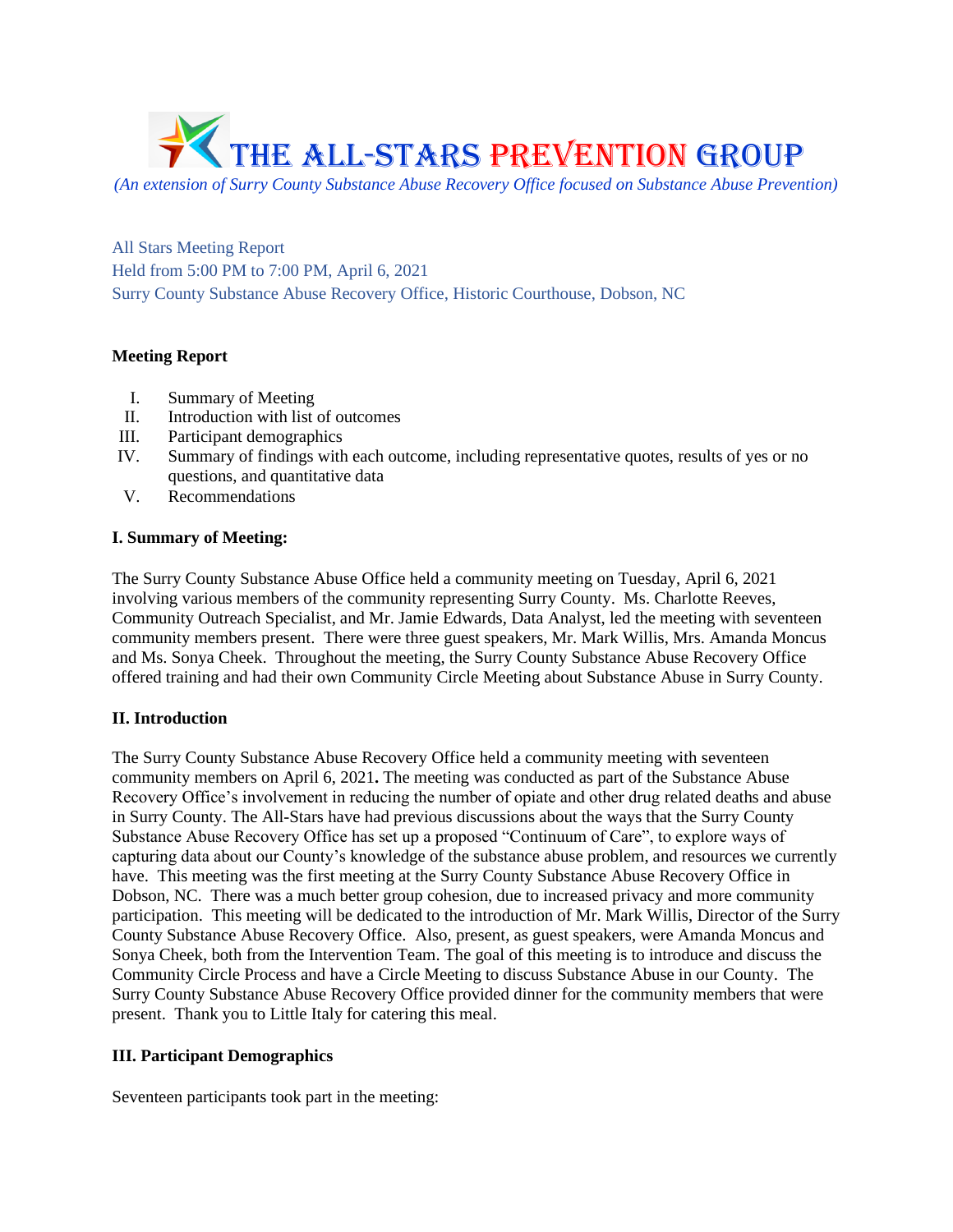- $\bullet$  13 women
- $\bullet$  4 men

### **IV. Participant Perspectives**

- **Perspective 1:** Mr. Mark Willis introduced himself and spoke for a several minutes explaining what the Surry County Substance Abuse Office's purpose is. He also explained the way it is set up and what we are trying to accomplish. He conveyed to the All-Stars Prevention Group how important community members are in trying to accomplish our goal of reduced Substance Abuse in Surry County and the full development of the Continuum of Care.
- **Perspective 2:** Next, Amanda Moncus and Sonya Cheek spoke about what the Intervention Team's job is and how it works. They wanted everyone to know how they work to help any community member at any time. They explained what they are facing any day on their job and how they can work with community members to get people help by getting them access to treatment. They carefully explained the challenges they face in their job and the persistence and patience it takes. Amanda and Sonya explained the difficulties of substance abuse and the process of treatment to reach recovery. They offered their assistance and told the All-Stars that they were there to support them in any way they could. They gave out business cards to everyone.
- **Perspective 3:** Mr. Jamie Edwards spoke about the process of Community Circles. He explained that increased conversation and collaboration between community members is the goal. He also stated that the Community Circle Process can give someone a safe place to discuss their issues on how they feel about certain community problems. Community Circles is a place that someone can get respect, compassion, and honesty. They can exhibit the strength of character to recognize the humanness of self and others. He explained the process that the All-Stars were going to go through during the Circle Process and how they were going to break up into two groups. Each group was given a "talking token." The token would be passed around to each member and whoever had the talking token would have the floor with no interruptions allowed from anyone else. He strongly expressed to the group how powerful the Circle Process can be.
- **Prevention 4:** Charlotte Reeves briefly spoke to thank everyone for attending the meeting. She also thanked the speakers that were present and Mr. Willis for providing pizza for everyone. Ms. Reeves stated that Community Circles includes community members from all walks of life representing a wide variety of community perspectives and experiences. The goal of a community circle is to develop a safe and respectful forum to discuss issues that are important to local citizens. She dismissed the group to attend to their specific Circle Group Meeting.
- **Prevention 5:** The All-Stars broke off into their specific Circle Meetings. There were to be (5) questions addressed. Each person would have a chance to respond to each question. Each Circle Meeting Group had a facilitator and a note taker to lead the meetings. The (5) questions were:
	- **What do you think are the most important mental health and/or substance abuse issues that exist in Surry County?**